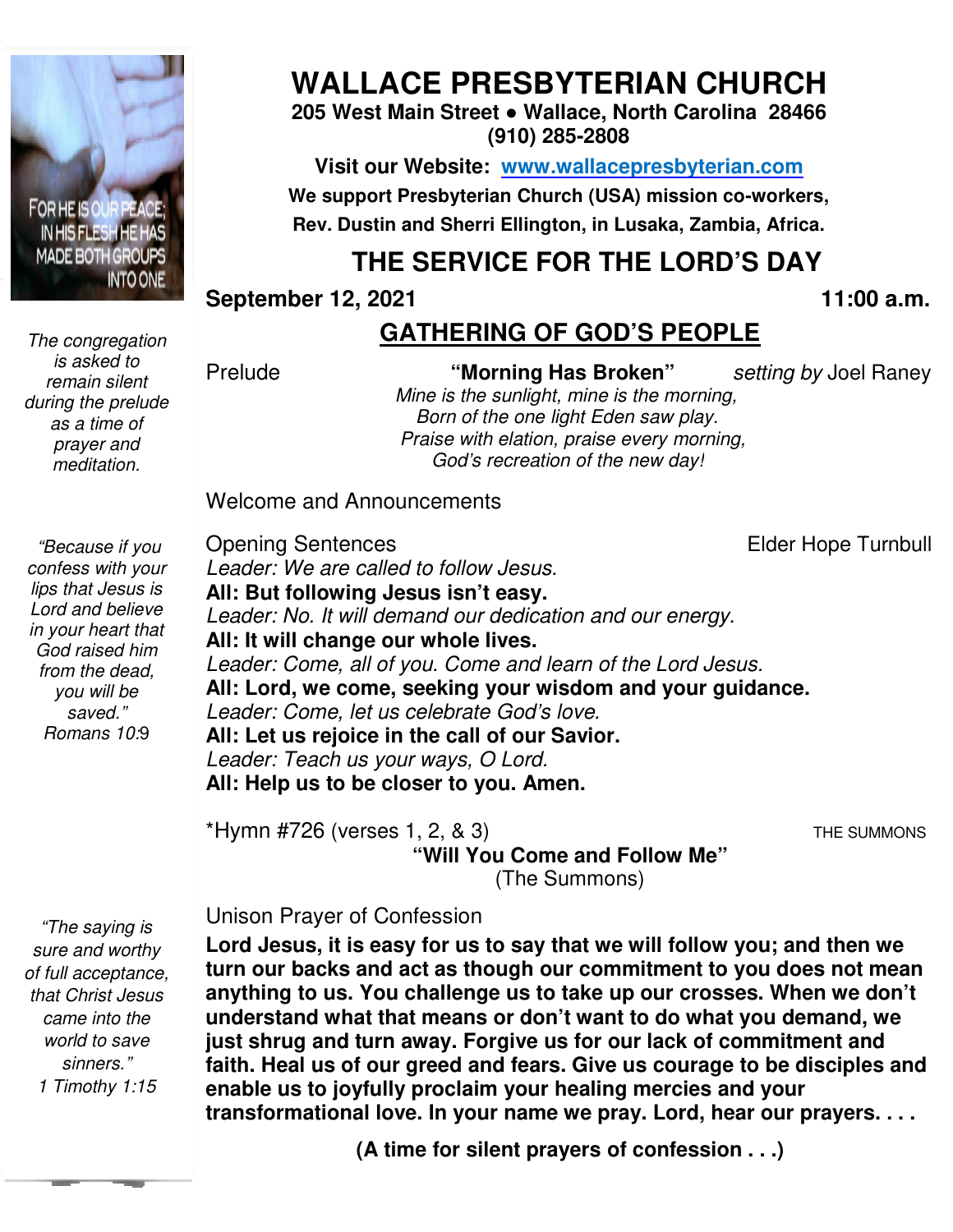*"But you were washed, you were sanctified, you were justified in the name of the Lord Jesus Christ and in the Spirit of our God." 1 Corinthians 6:11* 

Responsive Assurance of Pardon

*Leader: In God's mercy, we are declared righteous through our faith in Jesus, who died for our sins.*

**All: Let us receive the healing love and forgiveness of Jesus Christ and give our lives to God's service by loving God and serving and caring for others with the love of Christ.**

Gloria Patri **Glory Be to the Father Glory be to the Father, and to the Son, and to the Holy Ghost; as it was in the beginning, is now, and ever shall be, world without end. Amen, amen.** 

### **PROCLAIMING GOD'S WORD**

#### **INSTALLATION OF 2021-2022 SUNDAY SCHOOL TEACHERS**

 **All: but the same Spirit!**  *Leader: There are different ways to serve God, Leader: God calls each of us to use the gifts given to us;*  **All: Some to be prophets, some to work miracles, some to encourage and some to teach.**  *Leader: There are different kinds of gifts,*  **All: but one God to serve and worship! Let us worship God and serve God's people together.** 

Prayer

*Commissioning Questions for the Teachers* 

*Commissioning Question for the Congregation* 

 These teachers and leaders have a vital role in the nurturing of our faith. Will you support them with prayer, encouragement, interest, and compassion?

*Commissioning Statement* 

Children's Sermon **Presentation of Bible to 4th Grader Jude Conner Whitfield** 

Prayer for Illumination

 **Gracious God, as we turn to your Word for us, may the Spirit of God rest upon us. Help us to be steadfast in our hearing, in our speaking, in our believing, and in our living. Amen.**

|               | Sermon               | "Following Jesus"    | Dr. Philip K. Gladden |
|---------------|----------------------|----------------------|-----------------------|
| God."<br>:1:1 | Gospel Lesson        | Mark 8:27-38         |                       |
| nrist, the    | Old Testament Lesson | <i>Isaiah 53:1-6</i> | Elder Hope Turnbull   |



*The beginning of the good news of Jesus Ch Son of*  $Mark$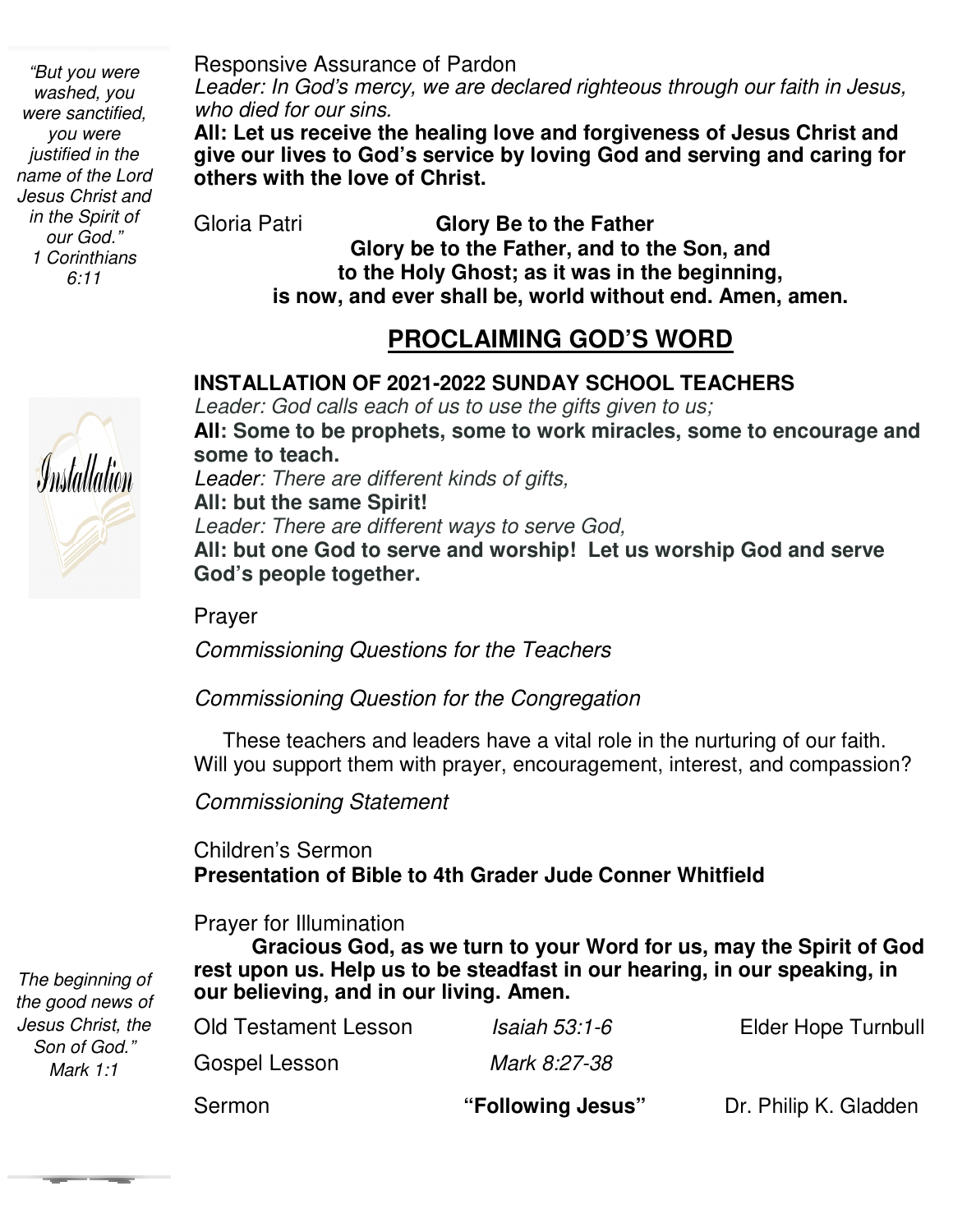A Time for Silent Reflection



Pastoral Prayer with the Lord's Prayer

**Our Father who art in heaven, hallowed be thy name. Thy kingdom come, thy will be done, on earth as it is in heaven. Give us this day our daily bread; and forgive us our debts, as we forgive our debtors; and lead us not into temptation, but deliver us from evil. For thine is the kingdom and the power and the glory, forever. Amen** Our Father who art in heaven, hallowe<br>me, thy will be done, on earth as it is in he<br>ly bread; and forgive us our debts, as we<br>not into temptation, but deliver us from ev<br>d the power and the glory, forever. Amen.

### **GIVING THANKS TO GOD**

Presentation of Tithes and Offerings

*"Thanks be to God for his indescribable gift!" 2 Corinthians 9:15* 

**Offertory** *Come! Live in the light. Shine with the joy and the love of the Lord! We are called to be light for the kingdom in the We to light kingdom, To live in the freedom of the city of God. We are called to act with justice; we are called to love tenderly. We are called to serve one another, to walk humbly with God. Come! Open your heart! Show your mercy to all those in fear! We are called to be h So hatred and violence will be no more. Sing! Sing a new song! Sing of that great day when all will be one! God will reign and we'll walk with each other As sisters and brothers united in love.* **"We Are Called"** *arranged by* Mark Hayes *act with justice; we are called to love*<br>*serve one another, to walk humbly var heart! Show your mercy to all thos*<br>*e called to be hope for the hopeless, So hatred and violence will be no i*<br>*Sing! Sing a new song! Sing of that great day wift*<br>God will reign and we'll walk with ead.<br>As sisters and brothers united in l<br>We'll walk humbly with God. come, thy will be done, on earth as it is in heaven. Give us this day our daily bread; and forgive us our debts, as we forgive our debtors; and lead<br>us not into temptation, but deliver us from evil. For thine is the kingdo



### Affirmation of Faith: Philippians 2:5 2:5-11

**Let the same mind be in you that was in Christ Jesus, who, though he was in the form of God, God, did not regard equality with God as something to be exploited, but emptied himself, himself, taking the form of a slave, bei born in human likeness. likeness.**

**And being found in human form, he humbled himself and became obedient to the point of death death—even death on a cross.**

**Therefore God also highly exalted him God him and gave him the name that is above every name, so that at the name of Jesus every knee should should bend, in heaven and on earth and under the earth, and every tongue should confess that Jesus Christ is Lord, to the glory of God the Father.** 

\*Doxology and Prayer of Dedication

 *Praise God from whom all blessings flow; Praise Praise Praise Him above ye heavenly host; Praise Him all creatures here below; Praise Him Praise Father, Son, and Holy Ghost. Amen.*

*"May the grace of our Lord Jesus Christ be with your spirit, brothers and sisters. Amen." Galatians 6:18* 

\*Hymn #726 (verses 4 & 5) "Will You Come and Follow Me" THE SUMMONS \*Benediction

\*Postlude

\**All who are able may stand may*